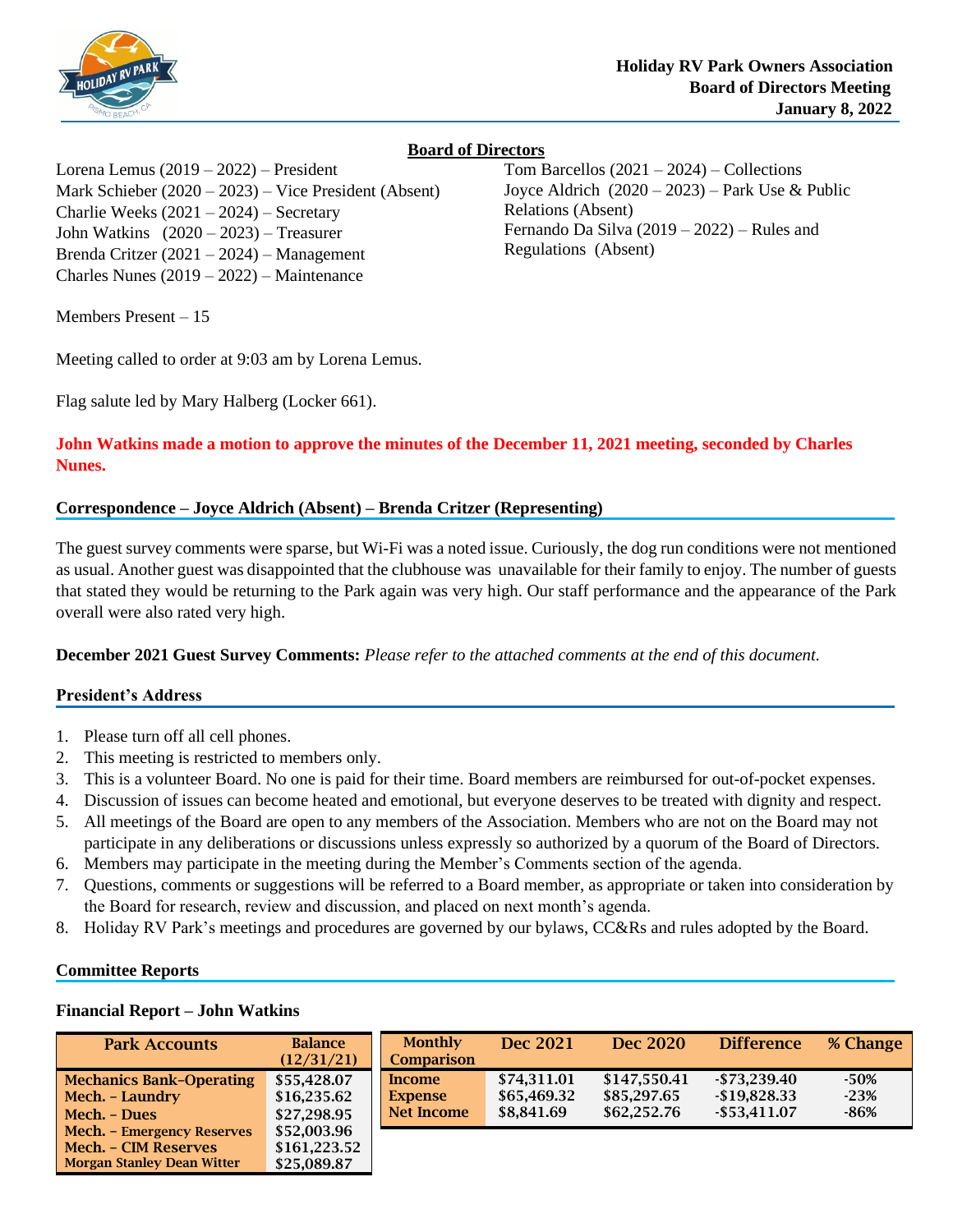Our liquidity is excellent and cash flow is moving extremely well. The Park's balance sheet remains ample given the improvements we have invested in over the past year. The annual net income was \$365,000 versus \$378,000 in 2020. Notice how stable things ended this year as we wind down the construction project; nothing went over budget.

**John Watkins made a motion to accept the financials and pay the bills and payroll, seconded by Tom Barcellos.**

## **Management – Brenda Critzer**

As I reflect on the years that I've served on the Board and I look towards the upcoming election in March, I wanted to say that I'm excited to know that we'll have several new members joining the Board. I'm grateful for what this Board has achieved and the openness we've tried to instill. My husband and I have been members for over 20 years, and we are so pleased to see such an expansion. It's been a pleasure to serve with such fine people on the Board and improve the Park. Lastly, I would like to have a round of applause for our management and staff for working so diligently all these years!

## **Collections – Tom Barcellos**

Things are amazing right now; there is only a single member outstanding on their dues for \$108. Of course, that is very minor. There is a trio of shares that were foreclosed on for a combined total of \$1,027. I expect some of those shares will likely go to auction if no action is taken, which has been the case so far.

## **Park Use – Joyce Aldrich (Absent) – Brenda Critzer (Representing)**

The Park occupancy level for December was just about the same in 2021 when compared to 2020; 84% instead of 85%.

## **Park Maintenance – Charles Nunes**

The sewer lift station that separates the waste in the Park malfunctioned last week. An alarm was blaring when Luke arrived in the morning, and it was not operating on the normal automatic mode. The lift was activated manually to clear the buildup, and thankfully the company that services the sewer pump was able to show up and repair the lift the same day the issue was reported.

There is additional work needed on our forklift. We must replace the water pump and change the timing belts. That should be completed within a month. The forklift works fine, but I would like to keep up maintenance.

Luke and Kim completed their retraining courses for forklift operation; it had been 3 years since their certification. Mike is scheduled to complete his refresher training once he is back from medical leave. We are considering training the evening maintenance employee, Abel, on forklift certification since he has shown an interest in learning.

### **Rules and Regulations – Fernando Da Silva (Absent) – Charles Nunes (Representing)**

I would like to thank all the members in the Park for maintaining their sites so well. I arrived yesterday afternoon and was impressed after touring the grounds. Everything looked organized and vehicle parking was tidy. I did observe a fair amount of grass starting to grow from all the recent storms.

# **Public Relations – Joyce Aldrich (Absent) – Brenda Critzer (Representing)**

I notice that a few members that are running for the Board are present this morning. Would you please come up to the front and introduce yourselves briefly?

*George Lemus (Locker 809), Jerrold Bodine (Locker 290) and Denise Gagliardi (Locker 75) introduced themselves to the audience and gave brief remarks.*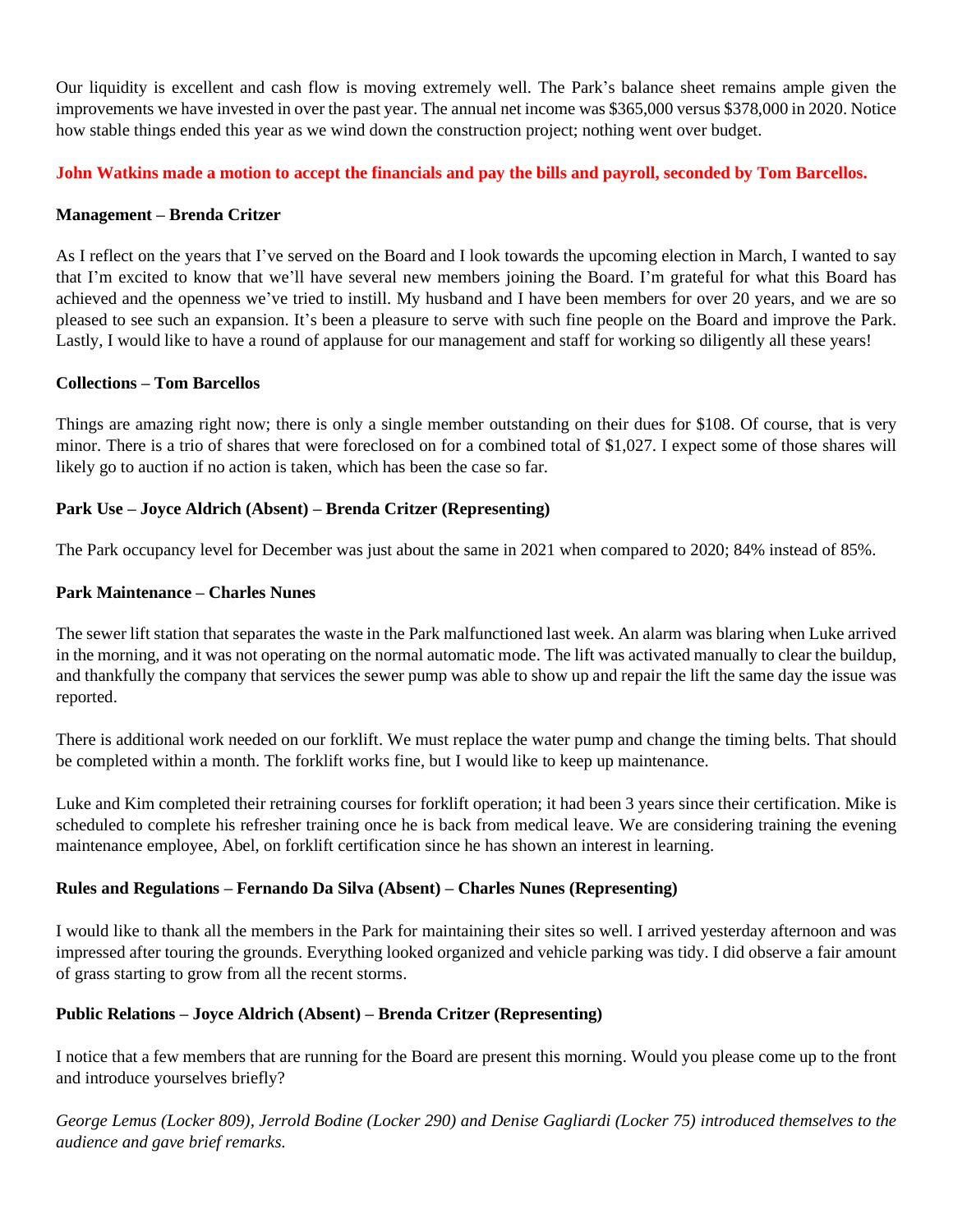Thank you all so much for sharing!

## **Manager's Report – Julie Hill**

Wi-Fi quality, as reported on the guest survey, can be sporadic. I notice that we are especially affected by the weather and the recent rainfall has not been helpful. If a wireless access point goes offline, you may experience a reduction in speed since your devices will likely be trying to connect to another access point a greater distance away. Please report any poor conditions to the office because it can take several days to get a technician out to the Park if repairs are needed.

The January dues invoices were mailed over the last week and unfortunately the invoice did not specifically state that the charges were for assessment dues; the description was blank. Our bookkeeper apologizes for any confusion, on her QuickBooks everything looked correct before printing all 875 invoices.

There was an email the Board received in November that addressed a number of concerns about specific persons in the Park. Since the November meeting was canceled and Fernando Da Silva (Rules and Regulations) was unavailable to go over the details last month, I am only now able to speak about it. I would like to share a general summary of the topics covered, but I won't share the name of the person who wrote the email, nor the actual letter itself since it was sent in confidence to the Board. Also, I will not name the other parties involved out of respect for their privacy:

Subletting of Snowbird RV Lots – There is a snowbird in the Park that has not been here very often over the last few years because they are very ill. They have communicated this to the office on several times over the years and have stayed in the Park occasionally when their health allows it. There is no evidence that this person has subleased their RV lot to another person. There was an issue of another member's son coming and going from this snowbird's lot periodically; that was addressed with the snowbird in question previously and the member's son was notified that unregistered guests are not permitted in the Park without authorization from Park Management. Lastly, if a snowbird chooses to leave a set of RV keys with another person in the Park, that is a personal choice to trust someone with those keys. It has nothing to do with the Park's business.

Health Hazard – It was reported that a RV lot in the Park had possible mold growth and might hazardous. There was also a concern that this person has not occupied their RV in years. Again, the Board was aware of this RVer's site conditions, and the tenants were notified previously. Also, the tenants do stay at the Park and are in compliance with their 7-day occupancy requirement every quarter. While the conditions are not exactly up to *my* standards, the tenants are still working on the situation as of today.

Monthly Lots – There is a question whether a specific member in the Park is still a monthly tenant because their daughter is staying in their RV long-term. This tenant has not provided anyone with a written notice that states they wish to end their rental agreement and have complied with their 7-day occupancy requirement. As for the daughter staying in their lot, she is a member, and the Board has decided previously that other monthly tenants are welcome to have their children stay at their RV because there is a rental agreement in place and these children are members as well. Furthermore, in this instance and in all previous instances, the monthly tenant's child has registered with Park Management as required in the rules and regulations. Under no circumstances is a monthly rental agreement transferrable to a child. I know this has been brought up before a few times, but just to make it clear; the only time a monthly rental agreement transfers is upon the death of a tenant if their spouse is a member and was eligible for a monthly waiting list place to begin with.

# **Reportable Actions – Charlie Weeks**

There was a single reportable action from executive session last month. The Board passed a motion to exempt the 7-day occupancy requirement to 3 monthly tenants for the 4<sup>th</sup> quarter of 2021.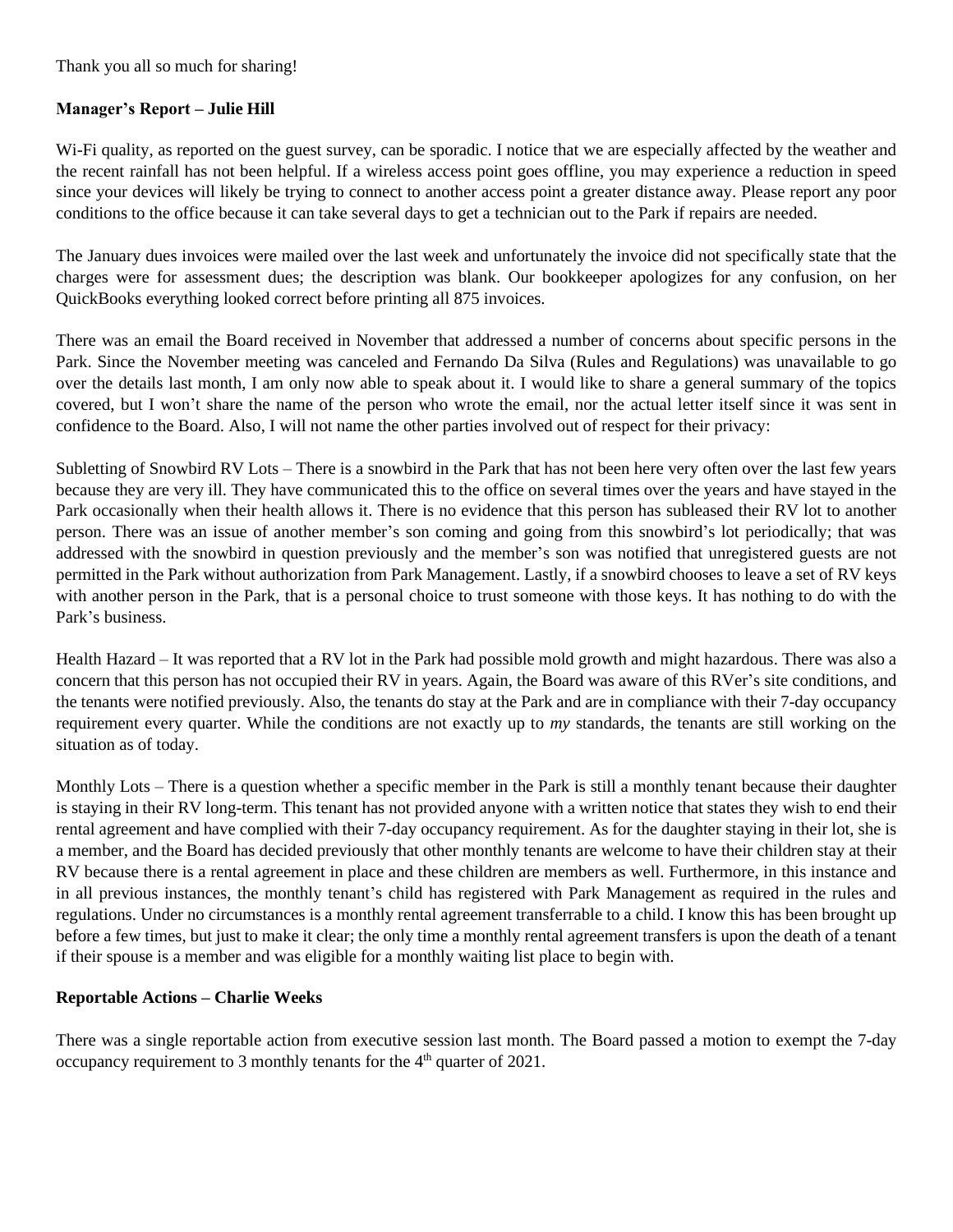## **1. Construction Improvement Committee – Tom Barcellos**

It's time for our construction update, or non-construction as some people feel. Since we had plenty of rain last month it delayed a lot of the trench work being done, and there have been other delays with contractors being exposed to COVID. We are on schedule for a February completion date, with a ribbon-cutting ceremony sometime in March. This month the weather forecast is good, so there is more site work to be done and our facilities will be fantastic when everything is finished.

## **2. Transformers – Julie Hill**

*Nothing to report.*

# **3. Annual Meeting Planning – Catering – Joyce Aldrich (Absent) – Brenda Critzer (Representing)**

The March meeting is approaching fast and if anyone would like to help Julie by volunteering their time it would be greatly appreciated. The event is going to be catered and we are just now finalizing the details. Please think about joining us for a wonderful lunch and get-together after the annual meeting!

## **4. Site Map / Guest Guide – Julie Hill**

There is a team from AGS, an advertising firm that is staying in the Park right now to collect information about our property and solicit ads from local businesses to print inside a new welcome brochure / guest guide that we may utilize moving forward. I had a meeting with the AGS reps this week that went very well, and I think that by next month's meeting I should have a sample guide to present before the Board!

#### **New Business**

*None.*

### **Member's Comments**

Jerrold Bodine (Locker 290) – Julie, was that email you replied to sent by one person? One person had that whole list of crap? Shouldn't there be a rule against members using the Park's time and resources for a personal vendetta?

*Reply from Julie Hill – Not agreeing with the choice of words, I can say that the Board received one email from a single person with several concerns about the Park.*

*Reply from Tom Barcellos – Typically, the people that complain the most, while few, are not the people that go to meetings or communicate with the Board directly. I wouldn't agree that the email suggested a personal vendetta, but let's just say that sometimes people are not satisfied with things no matter what the outcome is.*

Debra McCorkle (Locker 578) – I think that when a lot of people in the Park have concerns, but are afraid to speak up it can fall on one person that is unafraid to bring those concerns to the Board's attention.

### **Board Member's Comments**

Brenda Critzer (Locker 166) – I would like to thank the members that do take the time to communicate with Julie or the Board directly instead of listening to the rumor mill. It gives us a chance to address our member's concerns, whether those come from a group or an individual. Either way, it's appreciated when procedures are followed so that communication is open instead of letting things circle around the Park. Thank you very much to whoever wrote that letter!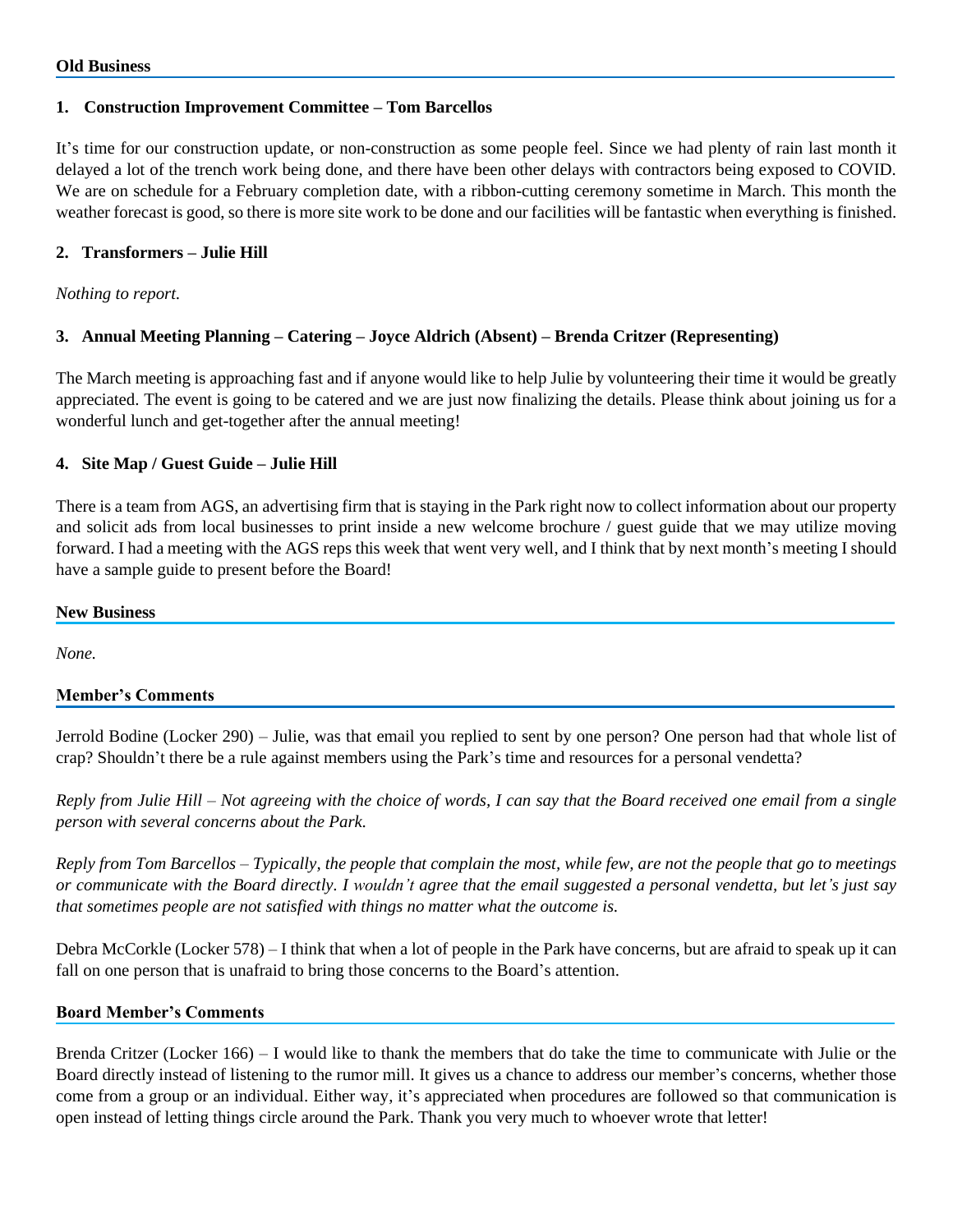John Watkins (Locker 559) – The last few years have been trying times because of COVID. We've lost family members, myself included, and yet we've all survived because we worked together. I want to thank everyone for being forthright and communicating with the Board.

**Tom Barcellos made a motion to adjourn to executive session, seconded by John Watkins.**

**All Motions**

**John Watkins made a motion to approve the minutes of the December 11, 2021 meeting, seconded by Charles Nunes.**

**Roll Call: Tom Barcellos, Brenda Critzer, Lorena Lemus, Charles Nunes, John Watkins and Charlie Weeks voted yes. Joyce Aldrich, Fernando Da Silva and Mark Schieber absent. Motion carried.**

**John Watkins made a motion to accept financials and pay the bills and payroll, seconded by Tom Barcellos.**

**Roll Call: Tom Barcellos, Brenda Critzer, Lorena Lemus, Charles Nunes, John Watkins and Charlie Weeks voted yes. Joyce Aldrich, Fernando Da Silva and Mark Schieber absent. Motion carried.**

**Tom Barcellos made a motion to adjourn to executive session, seconded by John Watkins.**

**Roll Call: Tom Barcellos, Brenda Critzer, Lorena Lemus, Charles Nunes, John Watkins and Charlie Weeks voted yes. Joyce Aldrich, Fernando Da Silva and Mark Schieber absent. Motion carried.**

Meeting adjourned at 10:43 am.

Respectfully Submitted,

Charlie Weeks *Board of Directors – Secretary*

Cc

Aaron Cartwright *Senior Reservation Agent*